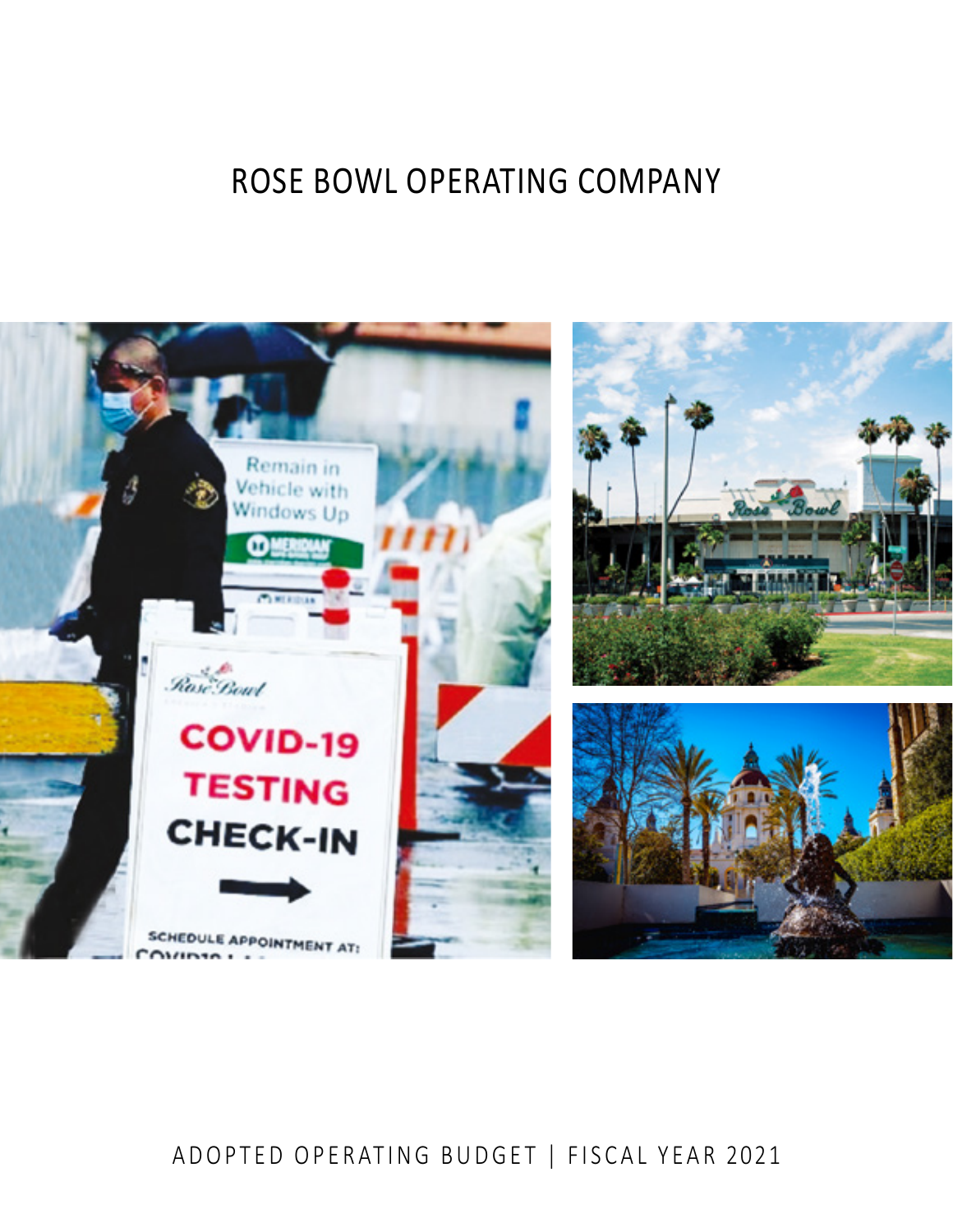

● Pro Shop (contracted)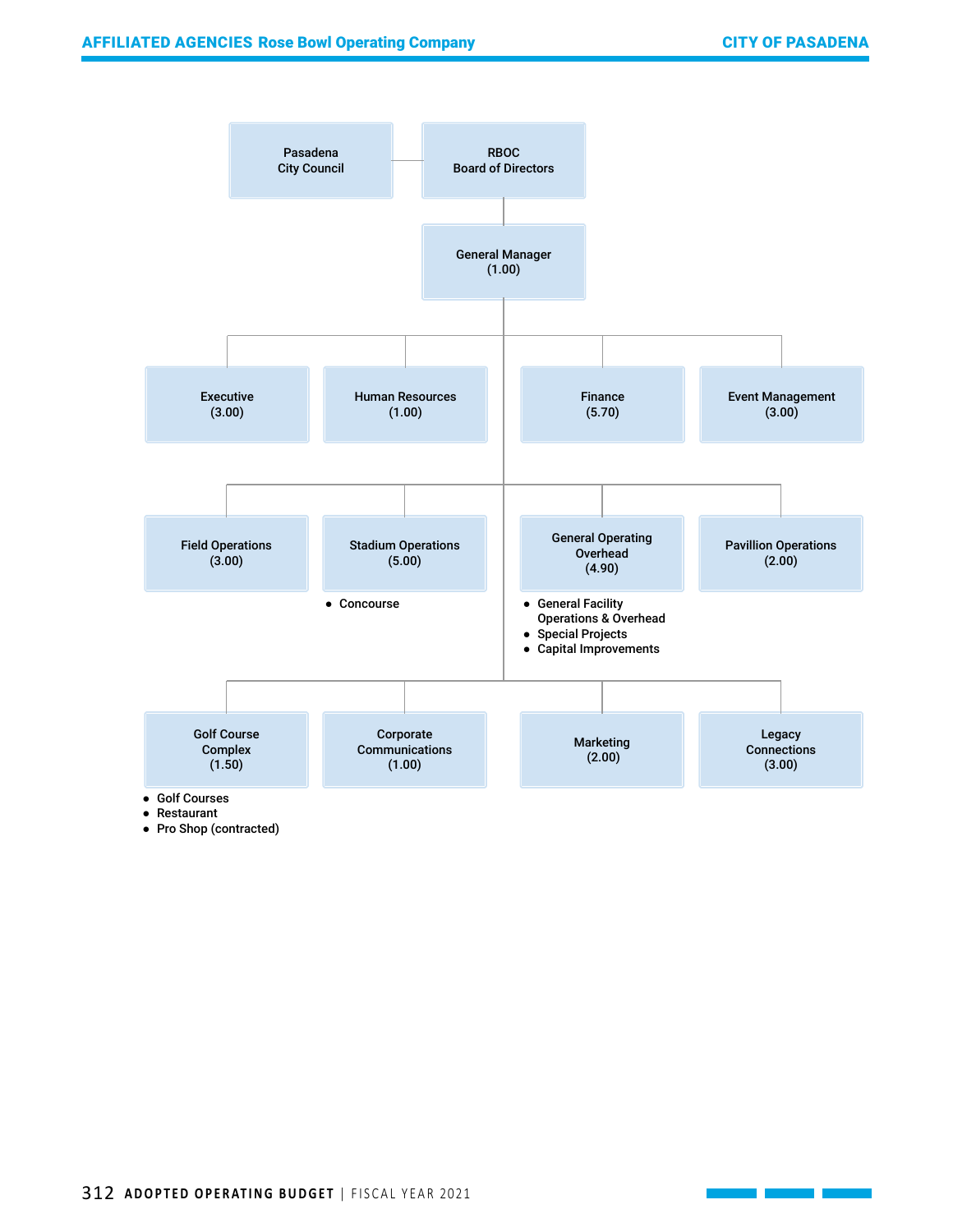#### **MISSION STATEMENT**

The mission of the Rose Bowl Operating Company (RBOC) is to improve the quality of life in Pasadena by providing top quality entertainment and by generating revenue through the operation of a world-class stadium and a professional quality golf course complex.

#### **PROGRAM DESCRIPTION**

The RBOC is a California non-profit, public benefit corporation, founded in 1995 by an act of the Pasadena City Council. As a legally separate entity, the RBOC has an independent board that governs its operations and adopts its annual budget. The operations of the RBOC are accounted for as a distinct component unit of the City consistent with generally accepted accounting principles. As such, the following information is for informational purposes only.

The RBOC's primary purpose is to preserve an iconic facility, while enhancing economic and civic value to the City of Pasadena by managing a world-class stadium and a professional quality golf course complex in a residential open-space neighborhood. The RBOC is responsible to the residents of Pasadena to inform them of potential environmental impacts from the operation of the stadium, to take all reasonable preventive measures and to seek feedback from those impacted.

The Rose Bowl's multifaceted events have included the annual New Year's Rose Bowl football game, 1984 Olympics Soccer Finals, 1994 Men's World Cup Soccer, 1999 Women's World Cup Soccer Finals, five Super Bowl football games, UCLA home football games since 1982, a variety of concerts and other activities such as the monthly R.G. Canning Flea Market, car shows and filmings, as well as events on the golf course since 2019, all of which generate revenue for the RBOC.

#### **DEPARTMENTAL RELATIONSHIP TO CITY COUNCIL GOALS**

# **Maintain Fiscal Responsibility and Stability**

To address this goal, the RBOC strives to generate sufficient revenue to meet bond debt service and other operating budget obligations. RBOC recognizes economic challenges due primarily to competition, as well as challenging market conditions, which affects golf, food and beverage as well as UCLA revenues.

# **Improve, Maintain and Enhance Public Facilities and Infrastructure**

The RBOC also continues in striving to generate sufficient revenue to appropriately maintain and enhance the historic Rose Bowl and Brookside Golf Courses.

# **Support and Promote the Quality of Life and the Local Economy**

The RBOC works diligently to attract events that will generate jobs as well as tax revenue for the City of Pasadena via hotels, shopping, restaurants, and other sources.

# **FISCAL YEAR 2020 ACCOMPLISHMENTS**

# **The Rose Bowl Operating Company accomplished the following during FY 2020:**

- Golf Course was trending towards improving fiscal performance for first time in 2 years
- Hosted the 3rd year of the Music Festival Pasadena Day Dreaming, a 1-day event.
- Hosted one concert and one international soccer match.
- Staged the 106th Rose Bowl Game.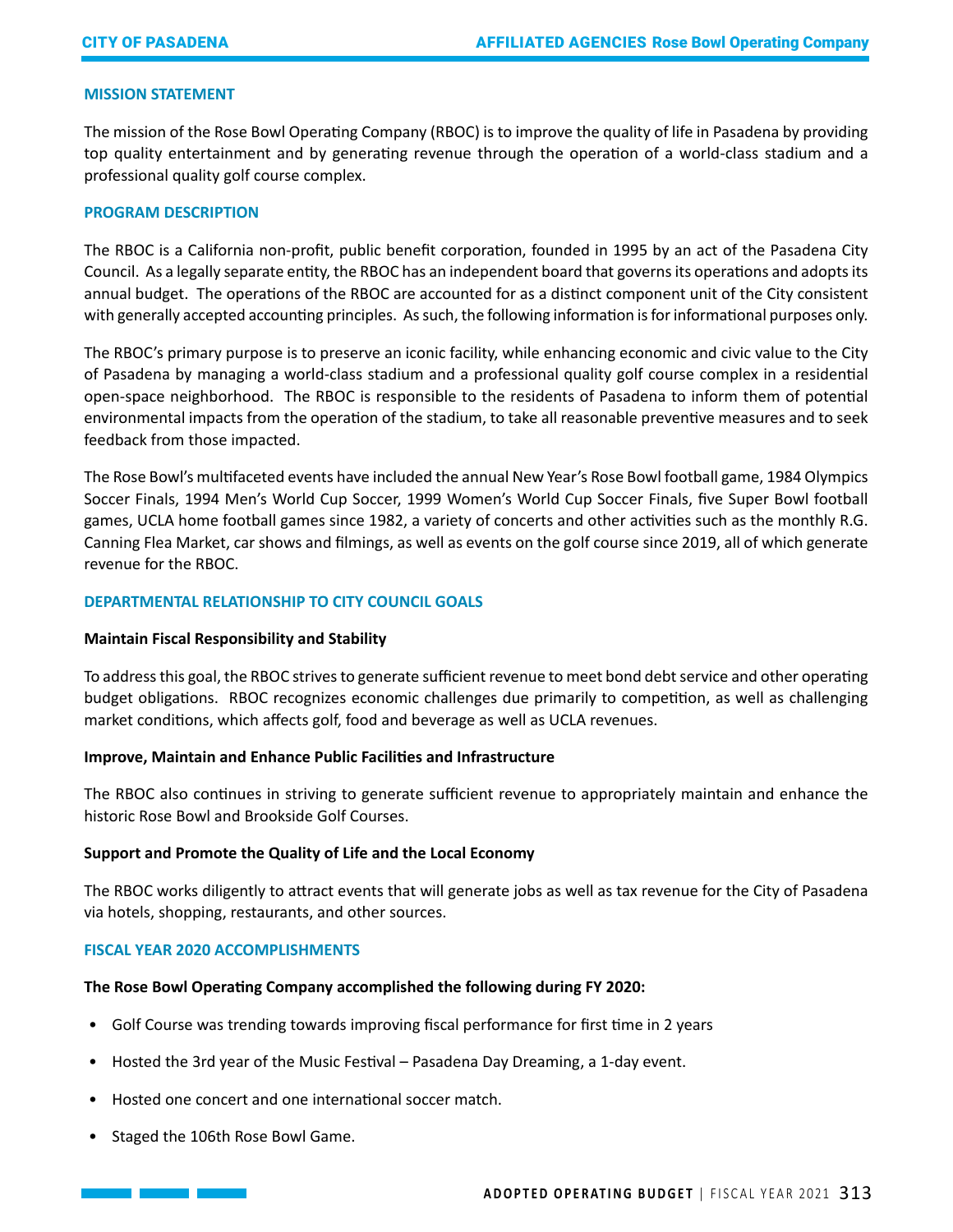- Worked closely with the Rose Bowl Legacy Foundation, which included Field Naming Rights. Legacy transferred \$1.3 million in FY 2020 to the RBOC; and has raised approximately \$36 million of written gross gifts and pledges to fund Legacy operations, renovation and future improvements of the historic Rose Bowl.
- Continued success in Enterprise Events including the Apollo Show residency and the Aeronauts premier in lot K and Area H respectively.
- Partnered with PUSD to create an educational and physical fitness program at the Rose Bowl, so every 7th grader in the district can participate in "Honda's Trip to the Field";
- Continued to expand community outreach by having a series of community meetings, hosting selected special events, and working closely with neighborhood associations, as well as other organizations that have shown interest in the Rose Bowl on a regular basis.
- **Rose Bowl Legacy Foundation** 
	- Hosted a women's empowerment symposium
	- Unveiled a statue honoring the 1999 Women's World Cup Soccer team
	- Unveiled a statue honoring iconic broadcaster Keith Jackson
	- Unveiled its first historical markers, one honoring Stadium Architect Myron Hunt, and one honoring iconic player Peyton Manning
	- Named tunnels at the Stadium for UCLA, Stanford University, and iconic Pasadena High School Football Coach Tom Hamilton

# • **COVID-19 Related**

- Projecting fiscal scenarios of cash demands associated with uncertainties during and after COVID-19
- Actively engaged with the City of Pasadena for COVID-19 support (fund raising efforts, site utilization etc.)

# **FISCAL YEAR 2021 ADOPTED BUDGET**

# **Operating Budget**

The FY 2021 Projected operating revenues are \$36.1 million, down \$1.8 million from the \$37.9 million FY 2020 Projection.

Significant changes from FY 2020 Projection and FY 2021 Adopted Budget are primarily due to a decline in operating revenues, overhead expenses and increased contributions from operating Fund balance.

# **Stadium**

- Operating Revenues
	- \$31.2 million in FY 2021 are \$2.8 million lower than FY 2020 Projection due to year 4 of the Music Festival agreement in negotiations, 1 additional concert and 2 fewer months of enterprise events and Flea Markets due to COVID-19.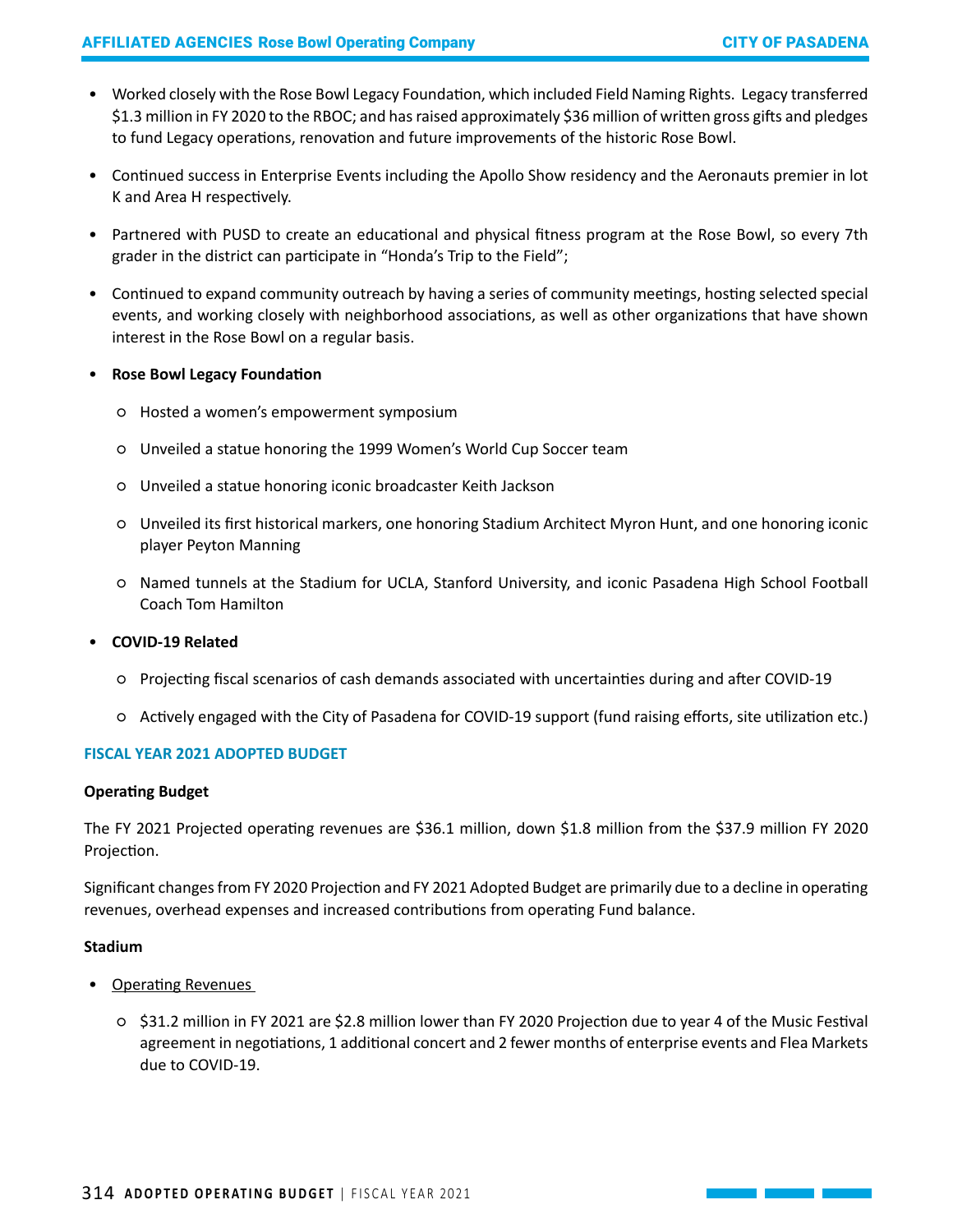# • Operating Expenses

- \$25.1 million in FY 2021 are \$350 thousand higher than FY 2020 Projection mainly due to 1 additional major event, and reduction by \$150 thousand from FY 2020 projected overhead budget (\$300 thousand less than adopted FY 2020). If College football does not resume at the Rose Bowl on August 29th, 2020 operating expenses will be adjusted significantly.
- Other notable changes to expenses: FY 2021 bond debt service expense is \$408 thousand higher than FY 2020 projected based on the current bond debt schedule.
- Contribution from Unrestricted Fund Balance: Operations are \$2.8 million higher in the FY 2021 Adopted Budget than FY2020 Projections, mainly due to the outlined revenues, expenses and bond projections (for both Stadium and Golf).

# **Golf Course Complex**

- Operating Revenues
	- \$4.9 million in FY 2021 are \$1.0 million higher than FY 2020 Projection mainly due to increased 1.5 months of Golf operation and planned increased per round rate of \$1 per round (124 thousand rounds per year).
	- Golf Operating Revenues are mainly made up five major revenue streams: (1) Golf Operations \$3.9 million, (2) Golf Displacement revenues (during major events) \$401 thousand, (3) Food and Beverage/Catering operations \$383 thousand, (4) Other Minor Events on the Golf facility \$97 thousand, and (5) Pro Shop space \$75 thousand.
- Operating Expenses
	- \$4.3 million in FY 2021 are \$250 thousand higher than FY 2020 Projection mainly due to 1.5 months of increased Golf Operations, club house overhead expenses services/supplies and water costs.
- Capital set aside: It is important to note effective FY 2019 Revised Budget Capital set aside will no longer be from operating revenues, but from Capital Fund Balance.

**Personnel:** A total of 36.00 FTEs is assumed in the FY 2021 Adopted Budget. There are no additional positions Adopted for FY 2021. While the Fiscal 2021 Adopted Budget does not project lowering FTEs, there is a planned reduction of payroll and benefits costs of \$170 thousand if the RBOC is able to host large scale events on August 29th, 2020 (1st planned UCLA home game). Until the RBOC is able to host large scale events, there will be at least a 10% reduction of total personnel expenditures until the time when large scale events resume.

# **FUTURE OUTLOOK**

The RBOC and City of Pasadena decided in 2010 to invest into the future for the Rose Bowl Stadium. The results have been successful and generally total revenues have significantly exceeded expectations. The impacts due to COVID-19 going forward are not known at this time. Once operations resume at both the Rose Bowl and Brookside, it is imperative that generating incremental revenue while managing expenses is a top priority. It also should be noted that measures are underway in recognition of the changing environment and new expectations once large event facilities throughout the country are able to operate. For example, task forces have been developed region wide to recognize and react to different demands that will be put onto facilities going forward and the same has been done related to municipally owned golf courses.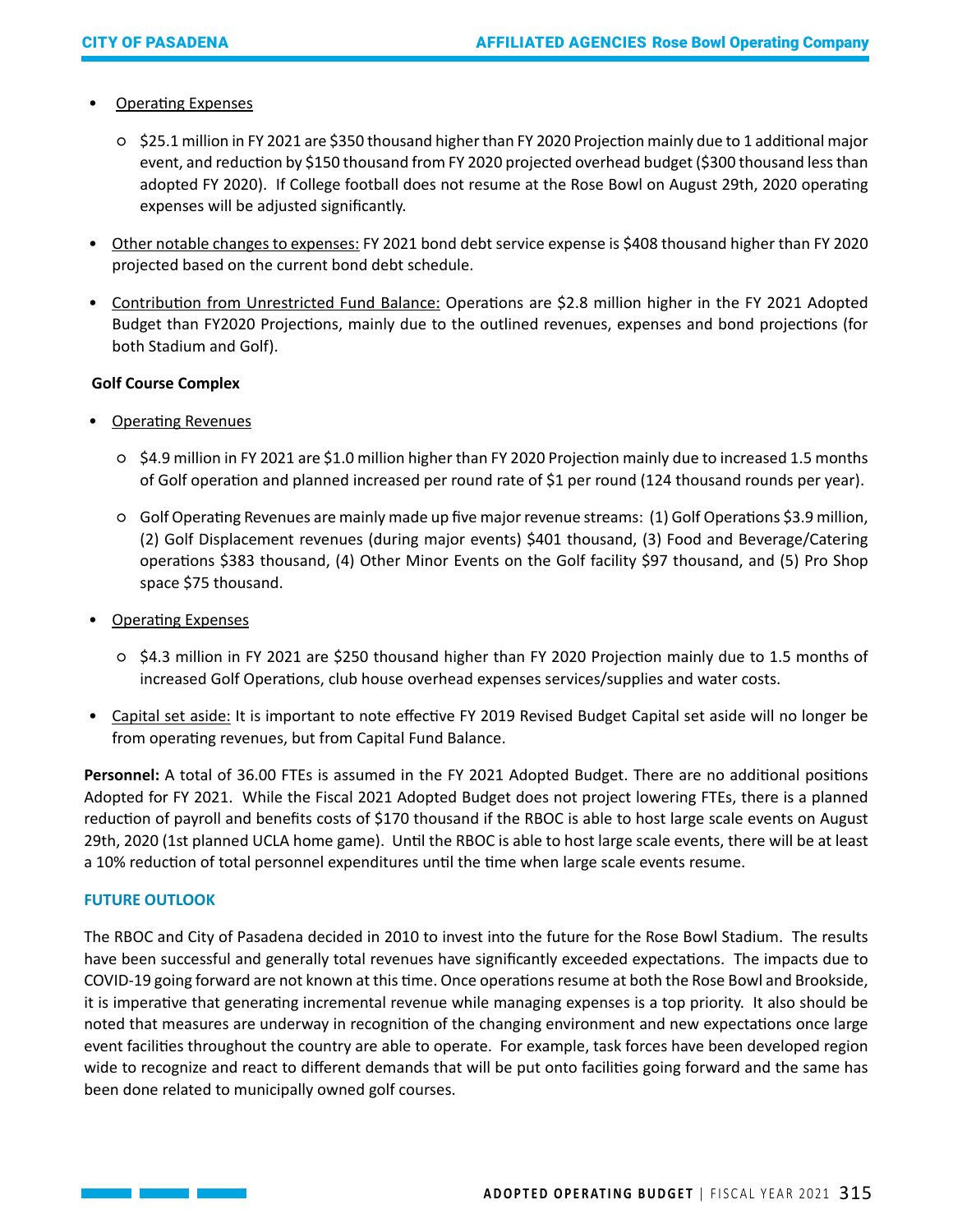At this time it has not been determined when the RBOC can begin operating events, with a better opportunity for golf. Of course that is the key if the RBOC is going to be able to generate substantive revenue.

It will be a challenging year (due in large part to COVID-19 as well as expected competition associated with the opening of SoFi Stadium in Inglewood) for Stadium and Golf Course operations. Currently, an opening date of August 29, 2020 (date of the first UCLA scheduled home game) is projected as the first date events are set to occur. If that assumption is incorrect then the financials will need to be adjusted accordingly.

How the anchor tenants of the Rose Bowl succeed from an attendance perspective is important as attendance is a primary driver for Rose Bowl event revenues. It will also be critical that music events continue to succeed and be part of the Rose Bowl fabric, recognizing that Los Angeles is now the most competitive stadium and arena market in the United States.

Working towards the Rose Bowl's Centennial is an occasion that is being emphasized as it is an opportunity to attract marquis special events in 2022.

In terms of more insight into the financial outlook, the Operating Fund Balance is anticipated to decline to approximately \$6.425 million by the end of FY 2020. The FY 2021 Adopted budget projects a net loss of \$7.839 million, which will bring the Fund Balance to negative \$1.414 million at the end of FY 2021. Capital Fund balance will be \$5.344 million at the end of FY2020 (with postponement of \$2.001 million of projects to FY 2021). At the end of FY2021 Capital Fund balance is projected to be \$2.869 million (designated Capitals funds).

To date, Rose Bowl Legacy Foundation has raised approximately \$36 million in written gross gifts and pledges to fund Legacy operations, renovation and future capital improvements. Of this amount, \$16.5 million has been transferred to the RBOC to date.

#### **Key Priorities:**

- In June of 2020 City Council committed to pay the FY2021 bond debt for the Rose Bowl (not reflected in the budget figures).
- Identify and execute incremental revenues to help offset for the potential loss due primarily to COVID-19.
- Maintain and grow existing Premium Seating revenues that are critical for the RBOC's future. This will be done through targeted marketing to new prospects and retention of existing clients.
- Execution of music events in the Arroyo. It is imperative to focus on executing an operations plan that is sustainable as well as help our partner to ensure music events are successful and well received by attendees. Utilizing the Rose Bowl and Golf Course as appealing venues for artists is critical for the future of the RBOC.
- Develop a new revenue stream in order to offset other fiscal challenges facing the RBOC. Specifically focusing on family entertainment (mini golf, expanded driving range) are areas that the RBOC feels confident can become a significant revenue enhancement for the near-term future.
- Further development and growth is anticipated in enterprise events (formerly minor event) business that includes film shoots, corporate events, and social engagements. This is a very attractive business channel as it can be targeted by our sales team and usually results in year over year business that is minimally impactful on residents and Arroyo stakeholders. In FY 2020, this business is anticipated to net the RBOC approximately \$1.0 million.
- An increased focus on the golf course property recognizing that the deal structure of the golf operator has changed, given the downturn in golf. With golf revenues declining and costs increasing it is important that the focus is targeted on areas of growth including food and beverage, alternate clubhouse uses, and special event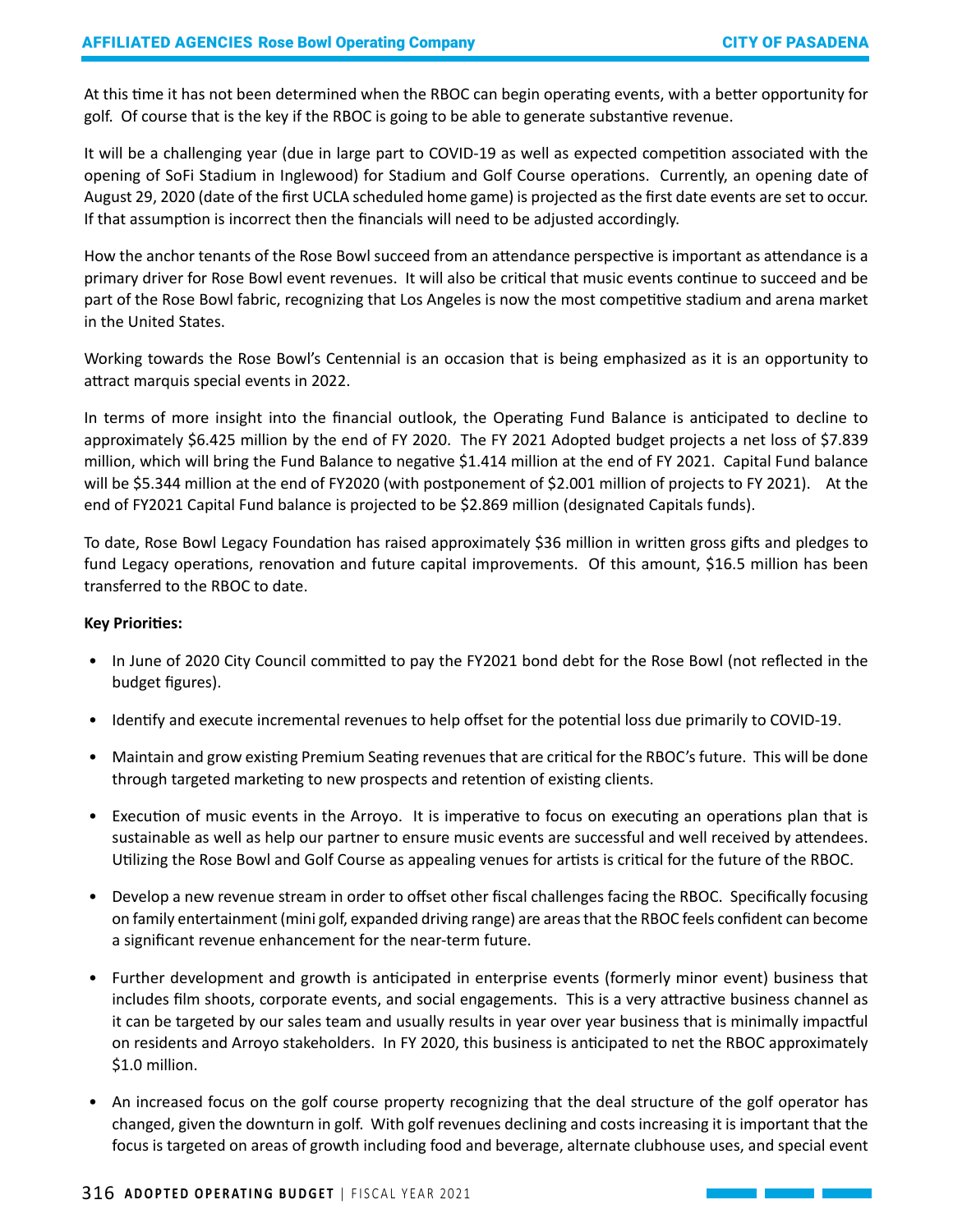opportunities. One of the key challenges will be the development of a plan that will enable the RBOC to make the necessary investments needed to maintain the Brookside complex at the same level of profitability as has existed recently while also implementing essential investments in the golf course as well as food and beverage units. Water conservation and non-potable water will also play a large part in the future financial picture for the golf course as well as the market for potential operators.

- Continued focus on event operations around major events. Two areas of utmost importance are venue security and outside the fence line management. Understanding the global concerns around event security, we will continue to work with Pasadena Police and Fire departments to ensure that there are plans in place to minimize the security risks to our attendees and residents of Pasadena. Outside the fence line, we will continue to focus on operations plans that were well received last year, while recognizing the significant fiscal challenges facing the RBOC.
- Focus on building long term relationships with event promoters to ensure that once additional competition (renovated Coliseum and SoFi stadium in Inglewood) comes into the market the Rose Bowl is still considered a viable venue for concerts and soccer matches. Staff will look at ways to make the Rose Bowl more attractive both economically and as a facility as we work towards remaining vibrant in the years ahead. We do recognize that with the new stadium in Inglewood, there will likely be a period of time where most major special events may go to the new stadium. It is important that the RBOC focus on the Centennial of the Rose Bowl as a launching opportunity in 2022 to get back to hosting significant major special events.
- Continued focus on growing revenues around existing events like the Flea Market, UCLA, and Tournament of Roses. Examples include upgrading the game day experience through food and beverage offerings, ease of payment systems, and improvements to ingress and egress for attendees. We are also focused on capital improvement projects that will improve the fan experience to attract more people to our tenant events which will result in additional net revenues for the RBOC. In addition, a renewed focus on customer service is ongoing for our venue. It is important that this effort continues, particularly with the Rose Bowl undoubtedly being compared to the Inglewood Stadium as well as the renovated Coliseum.
- The employees of the RBOC will use their best efforts in continuing to pursue the opportunities listed above, as well as others, to ensure that will maximize and improve the RBOC's financial position.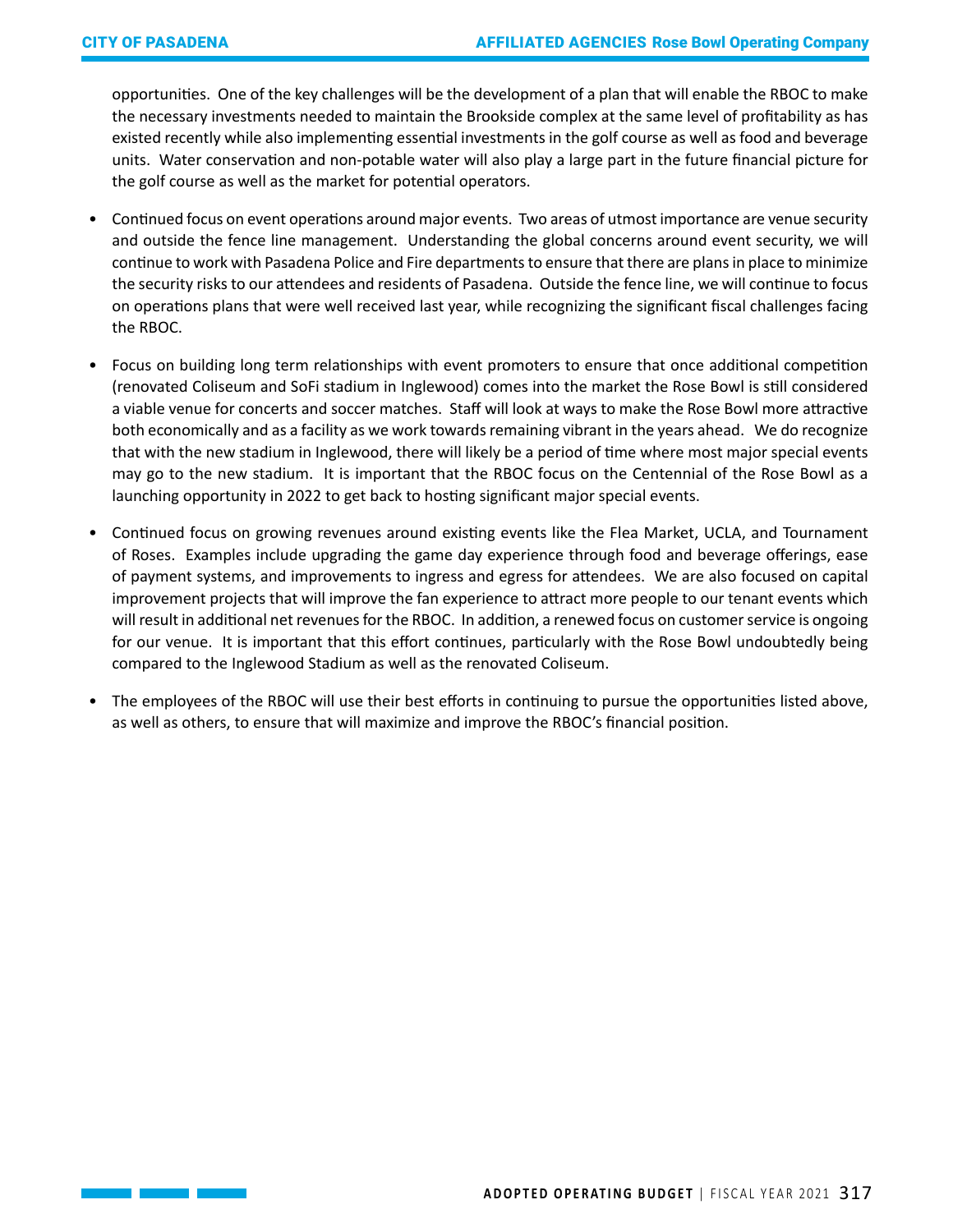$\mathcal{L}(\mathcal{L}^{\mathcal{L}}_{\mathcal{L}})$  and  $\mathcal{L}^{\mathcal{L}}_{\mathcal{L}}$ 

#### **SUMMARY TABLES**

#### **OPERATING BUDGET FISCAL YEAR 2021**

|                                                                        |                |                    |                           | (In Thousands)     |
|------------------------------------------------------------------------|----------------|--------------------|---------------------------|--------------------|
|                                                                        | FY 2019        | FY 2020<br>Adopted | FY 2020<br><b>Revised</b> | FY 2021<br>Adopted |
|                                                                        | <b>Actuals</b> |                    |                           |                    |
| <b>Beginning Operating Fund Balance</b>                                | \$11,176       | \$9,317            | \$11,511                  | \$6,425            |
| <b>Stadium</b>                                                         |                |                    |                           |                    |
| Revenue                                                                | 45,523         | 38,411             | 34,011                    | 31,231             |
| Expenses:                                                              |                |                    |                           |                    |
| <b>Operating Expenses</b>                                              | (32, 985)      | (27, 186)          | (24, 746)                 | (25,096)           |
| <b>Debt Services</b>                                                   | (13, 618)      | (14, 170)          | (14, 170)                 | (14, 578)          |
| Set aside from Operating (Stadium)                                     |                |                    |                           |                    |
| <b>Stadium Sub-Total</b>                                               | \$(1,080)      | \$(2, 945)         | \$(4,905)                 | $$$ (8,444)        |
| <b>Golf Complex</b>                                                    |                |                    |                           |                    |
| Revenue                                                                | 5,531          | 5,650              | 3,863                     | 4,897              |
| <b>Operating Expenses</b>                                              | (4, 114)       | (4,598)            | (4,045)                   | (4, 293)           |
| Set aside from Operating (Golf)                                        |                |                    |                           |                    |
| <b>Golf Complex Sub-Total</b>                                          | \$1,416        | \$1,052            | \$(182)                   | \$604              |
| Operating Net Income/(Loss-Contribution from Unrestricted Fund Balance | 336            | (1,892)            | (5,087)                   | (7, 839)           |
| <b>Ending Operating Fund Balance</b>                                   | \$11,511       | \$7,425            | \$6,425                   | \$(1, 414)         |

\*Contributions from Unrestricted Fund Balance are due to:

FY 2019 Actuals: Net operating Income \$336K including:

(\$341k) Legacy Overhead/Staffing, and (\$171k) July 4th net loss.

FY 2020 Budget: Net operating Loss (\$1.892) million including:

Net operating Loss (\$1.348M) (16 major events), (\$399k) Legacy Staffing and (\$145k) July 4th net loss.

FY 2020 Projected: Net Operating Loss (\$5.087) million including:

Net operating Loss (\$4.546) (11 major events and COVID closures Q4 FY2020), (\$376k) Legacy Staffing and (\$163k) July 4th net loss.

FY 2021 Adopted: Net Operating Loss (\$7.839) million including:

Net operating Loss (\$7.487) (12 major events and COVID closures July 2020 and August 2020), (\$352k) Legacy Staffing, and no anticipated July 4th event.

· FY 2021 Adopted budget assumes business operation resumes 8/29/2020 with the 1st UCLA game.

· Overhead expense reductions per the above outline.

|                                                                         |                           | FY 2020<br><b>Adopted</b> |                           | (In Thousands)<br>FY 2021<br>Adopted |
|-------------------------------------------------------------------------|---------------------------|---------------------------|---------------------------|--------------------------------------|
|                                                                         | FY 2019<br><b>Actuals</b> |                           | FY 2020<br><b>Revised</b> |                                      |
|                                                                         |                           |                           |                           |                                      |
| Legacy and Other Funding Restricted for Future Capital and Preventative |                           |                           |                           |                                      |
| Maintenance/PM (FY 2021 Forward)                                        |                           |                           |                           |                                      |
| Legacy and Other Contributions to Capital and PM                        | \$1.900                   | \$1,460                   | \$1.900                   | \$1,338                              |
| Capital Improvements and PM Designated                                  | \$1.900                   | \$1,460                   | \$1.900                   | \$1,338                              |
| Sub-Total Capital Contributions and Set Aside                           |                           | $\blacksquare$            | $\overline{\phantom{a}}$  | $\overline{\phantom{0}}$             |